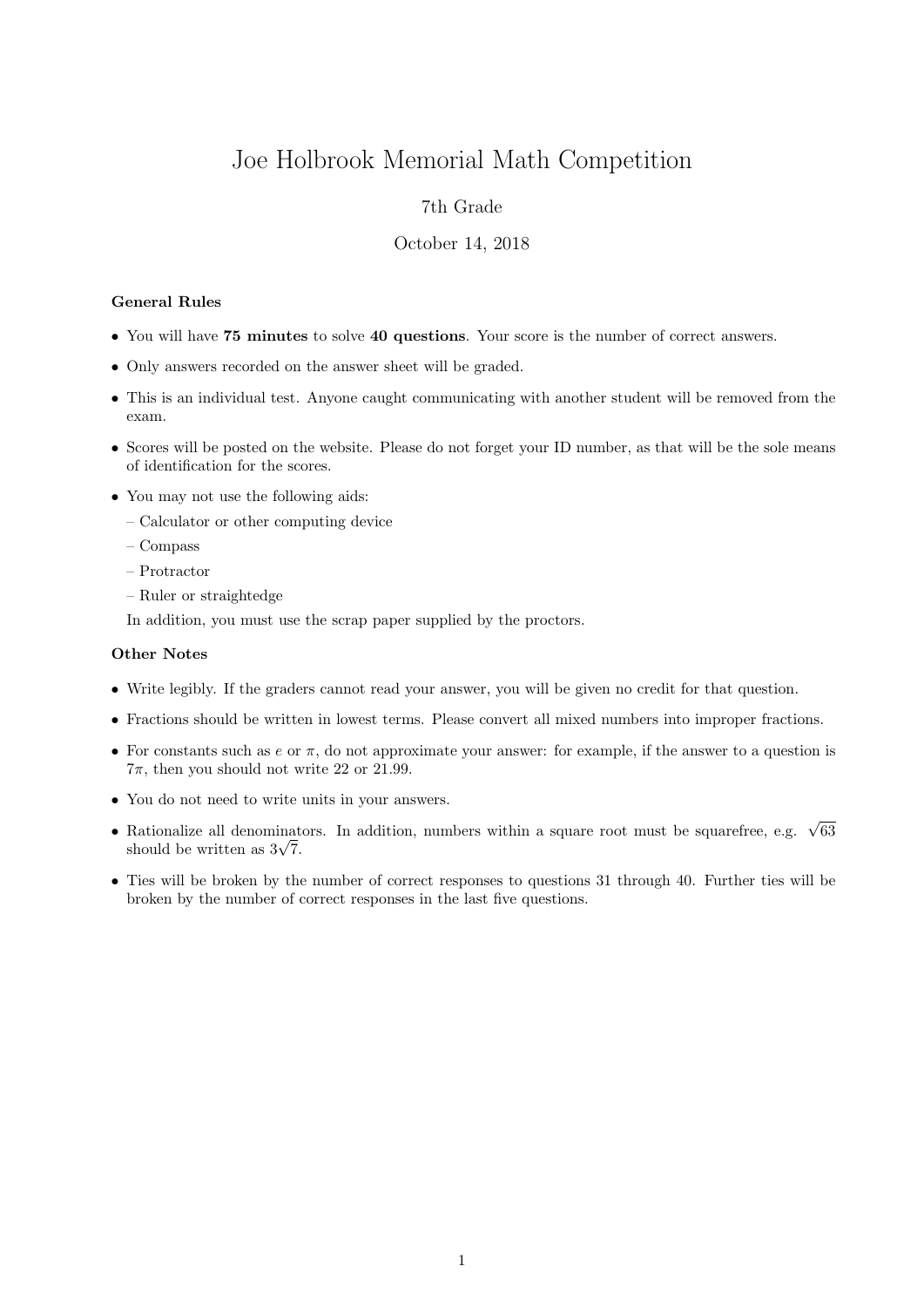- 1. The BCA Math Team is writing problems. They write 5 problems every minute. How many minutes will it take for them to write 80 problems?
- 2. What is the value of  $2 \div (0 + 1) \cdot 8$ ?
- 3. Lunch at the Bergen County Academies cafeteria costs four dollars. There are ten months in the school year, with eighteen school days each. Joe buys lunch (and nothing else) at the Bergen County Academies cafeteria on every school day. How much money, in dollars, will he spend over one entire school year?
- 4. Tickets to a play cost \$6 dollars each at full-price. A class buys 20 full-price tickets and 3 half-price tickets. How much did the class pay?
- 5. Mikako the Monkey has a favorite positive number. She multiplies this number by 4 and then subtracts 11. Finally, she takes the square root of the result to get 3. What is Mikako's favorite positive number?
- 6. Matt loves sushi and spends \$57 for three tuna rolls and one California roll. Matt can also buy two tuna rolls and four California rolls for \$58. How much, in dollars, would Matt have to pay for one tuna roll and one California roll?
- 7. In how many ways can 2019 be written as the sum of two prime numbers (where order does not matter)?
- 8. Jake is given a number. He is told to add 7 to it and multiply the result by 4. Instead, he adds 7 multiplied by 4 to the number. He gets 41. What answer should he have gotten?
- 9. Emi needs to charge her Robotic Wolf. The Wolf starts off with 40 percent battery. The Wolf charges at a rate of 1 percent per minute, and if it is awake, drains battery at the rate of 0.5 percent per minute. As Emi charged the Wolf, it was awake for half the time it was charging. How long does it take for the Wolf to charge to full battery?
- 10. A bag is filled with 600 Starbursts, of which 30% are pink. How many pink Starbursts must be removed from the bag for 20% of the remaining Starbursts to be pink?
- 11. Mrs. Icon tells Reina and Erika that models must "strut, strut, strut, pose", but neither of them can get it right. Reina goes "strut, strut, strut, strut, pose" while Erika goes "strut, strut, strut, strut, strut, pose". In a rehearsal, Mrs. Icon, Reina, and Erika all start their patterns at the same time. If each action takes one beat and the pattern starts again after posing, how many beats will it take for all three of them to pose at the same time?
- 12. An infinite line of dominoes labeled  $1, 2, 3, \ldots$  is placed in a line in that order. The domino labeled 1 is knocked over with probability 1. For  $n \geq 2$ , if the domino labeled  $n-1$  is knocked over, then the domino labeled *n* gets knocked over with probability  $\frac{n}{n+1}$ . What is the probability that the domino labeled 2018 will be knocked over?
- 13. x is a positive integer such that  $lcm(4, x) = 100$ . What is the sum of all possible values of x?
- 14. At a dance, there are 120 people. Some are paired up so that there are 48 couples. What is the probability that a randomly selected person is not in a couple?
- 15. At 12:00 PM, Autumn leaves her home, running at 5 miles per hour. Twelve minutes later, Haneul leaves Autumn's home and starts biking towards her (in the same direction) at 8 miles per hour. How many minutes will it take her to catch up to Autumn?
- 16. Haneul the Beaver can cut down a tree in 10 minutes. Working with her friend Handel, they can cut down a tree in 6 minutes. How many hours will it take Handel to cut down 24 trees by herself?
- 17. A triangle has side lengths 5, 12, and 13. What is the length of the altitude to the side of length 13?
- 18. The ratio of the side-lengths of two pentagons is  $\frac{3}{5}$ . The area of the larger pentagon is 35. What is the area of the smaller pentagon?
- 19. If exactly  $\frac{5}{8}$  of the people in a non-empty room like chocolate ice cream, and if  $\frac{3}{5}$  of the people in the room like vanilla ice cream, then what is the smallest possible positive number of people in the room who like both chocolate and vanilla ice cream?
- 20. At the grocery store, Sebastian only bought apples, whose price is some whole number of cents. He bought at least two apples but strictly less than 30 apples. If Sebastian paid the cashier \$10 and received \$4.61 in change, what is the sum of all possible values for the number of apples Sebastian bought?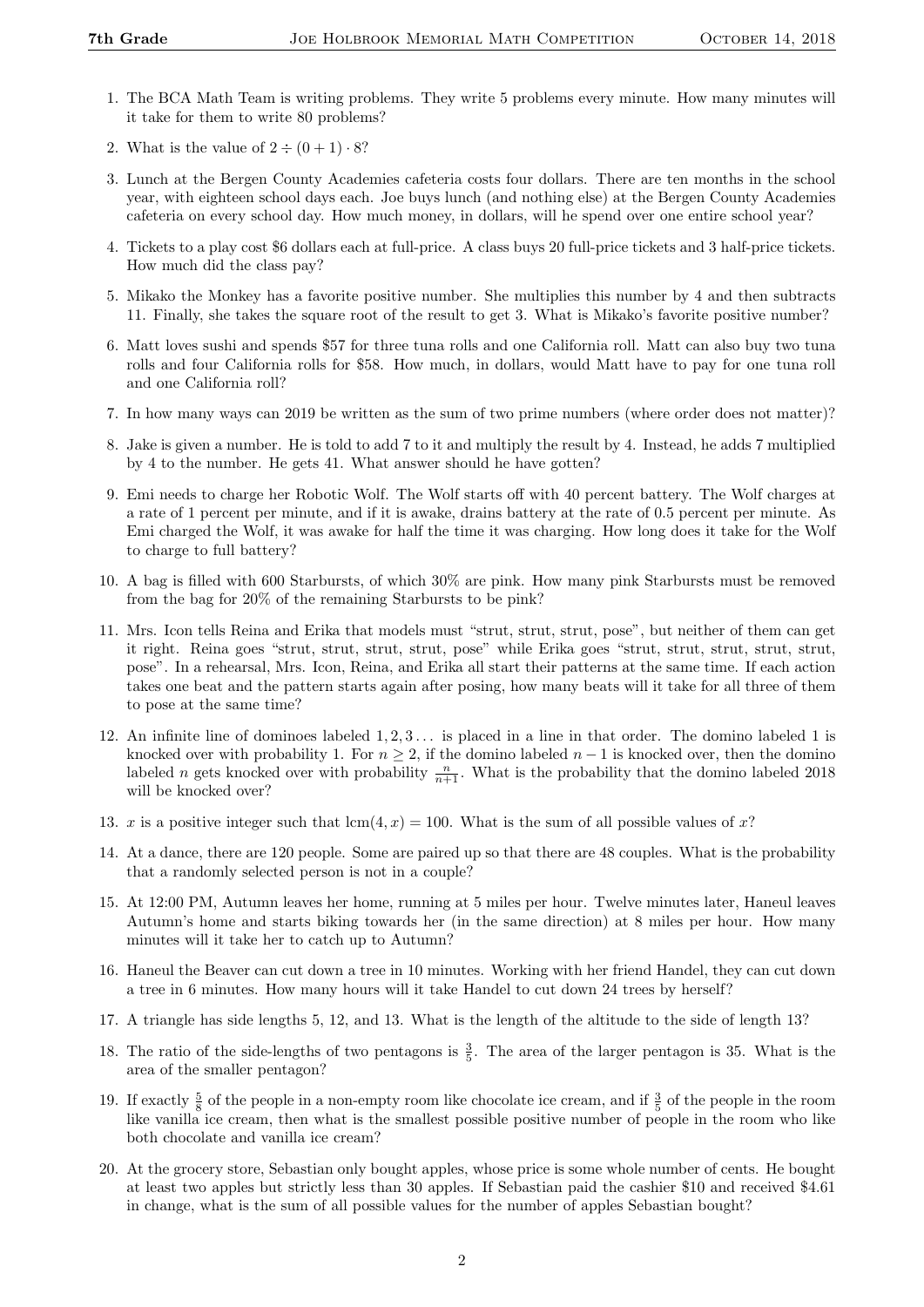- 21. Seb has an arithmetic sequence with 3000 terms. The common difference of the sequence is  $(1+\frac{\pi}{2})^3$  and the sum of the first and last terms is 50. Find the sum of all 3000 terms.
- 22. Kelvin the Frog wants to color each of the nine squares of a  $3 \times 3$  grid one of red, green, or blue so that no row or column has more than one square of a given color. In how many different ways can Kelvin color the grid?



23. Two circles are centered at point O, one with radius 3 and one with radius 5. AB and CD are both diameters of the larger circle. Let points  $E$  and  $F$  be the intersection points of  $AB$  with the smaller circle, and G be an intersection point of CD with the smaller circle (see figure). Find the ratio of the areas of triangle  $ABD$  and triangle  $EFG$ .



- 24. How many digits does the number  $4^{1010} \cdot 5^{2018}$  have?
- 25. Let the roots of the polynomial  $x^2 + 5x 17$  be p and q. What is the value of  $\frac{p}{q} + \frac{q}{p}$ ?
- 26. Julia, Sonya, Rina, Simran, and Kalina are having a sleepover and want to arrange the mattresses in a way that makes them all happy. Julia and Simran want to sleep next to each other, but Julia and Sonya refuse to sleep next to each other. Further, Rina and Kalina want to sleep next to each other. In how many ways can they arrange the mattresses?
- 27. Shrek has a magic knife that can cut a slice of cheese in the ratio 1 : x for some fixed real  $0 < x < 1$ . Shrek uses the knife to cut a slice of cheese into two slices. Shrek uses the knife a second time to cut the bigger slice into two more slices. This procedure yields three pieces of cheese. It turns out that when the two smallest pieces combined is identical to the largest piece. Find  $x$ .
- 28. Consider the sequence  $a_1, a_2, a_3, \ldots, a_{2018}$ , where  $a_n = 2n$  for all n. Find the number of pairs of positive integers  $(l, r)$  such that  $l < r$  and the set  $\{a_l, a_{l+1}, \ldots, a_{r-1}, a_r\}$  has median 2019.
- 29. Circles A and B have radius  $\frac{1}{2}$ . Circle A is externally tangent to circle B, and both circle A and circle B lie tangent to the same side of the horizontal line  $\ell$ . Let circle C be externally tangent to circle A, circle B, and line  $\ell$ . Find the area of circle C.